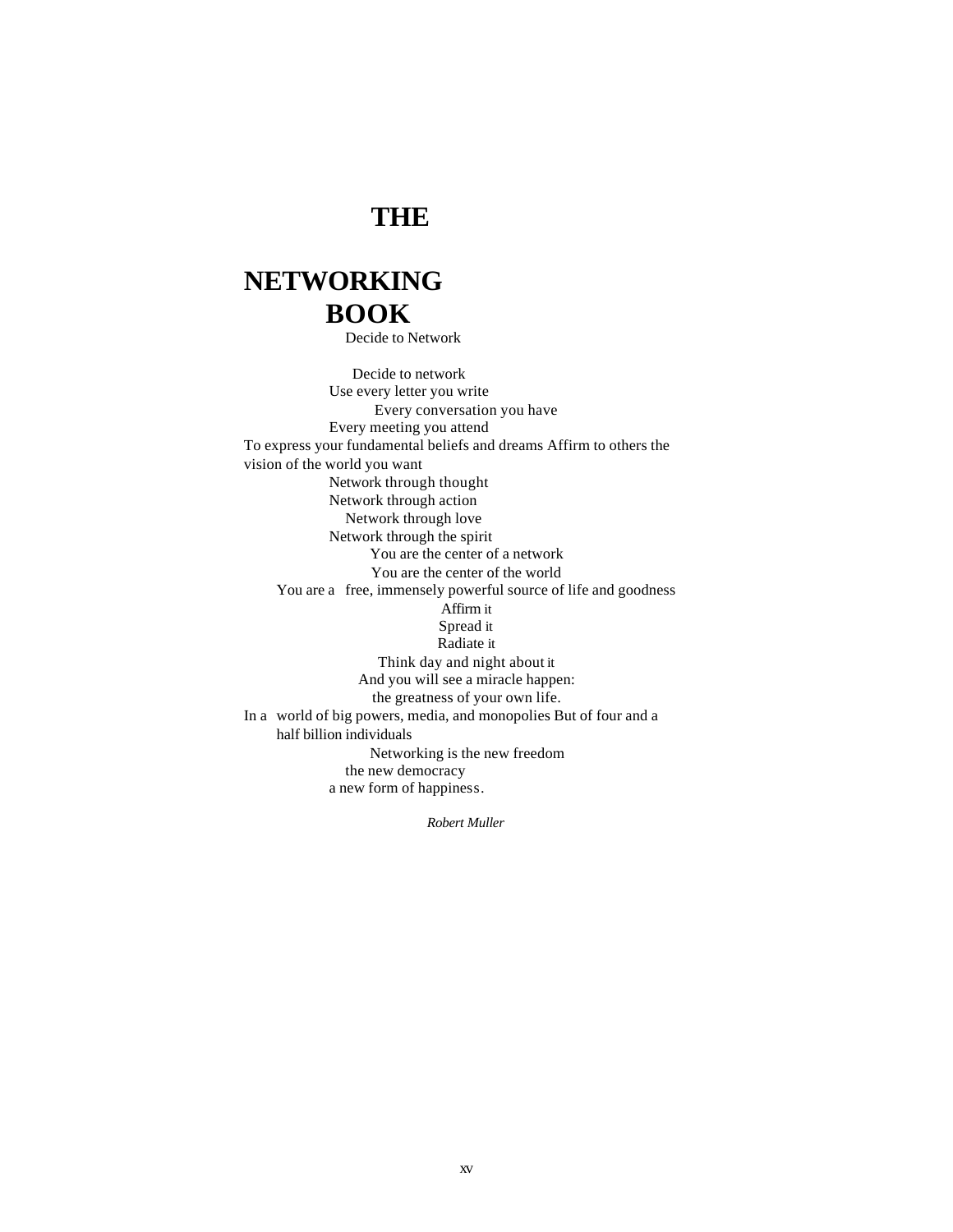### The Authors

Jessica Lipnack and Jeffrey Stamps are founders and directors of the Networking Institute, Inc., Waltham, Massachusetts, publishers of the *Networking Newsletter* and *Networking Journal.* They hold executive positions with Internetwork Communications Inc., which offers electronic networking services. They are married, and are the parents of two daughters, Miranda and Eliza.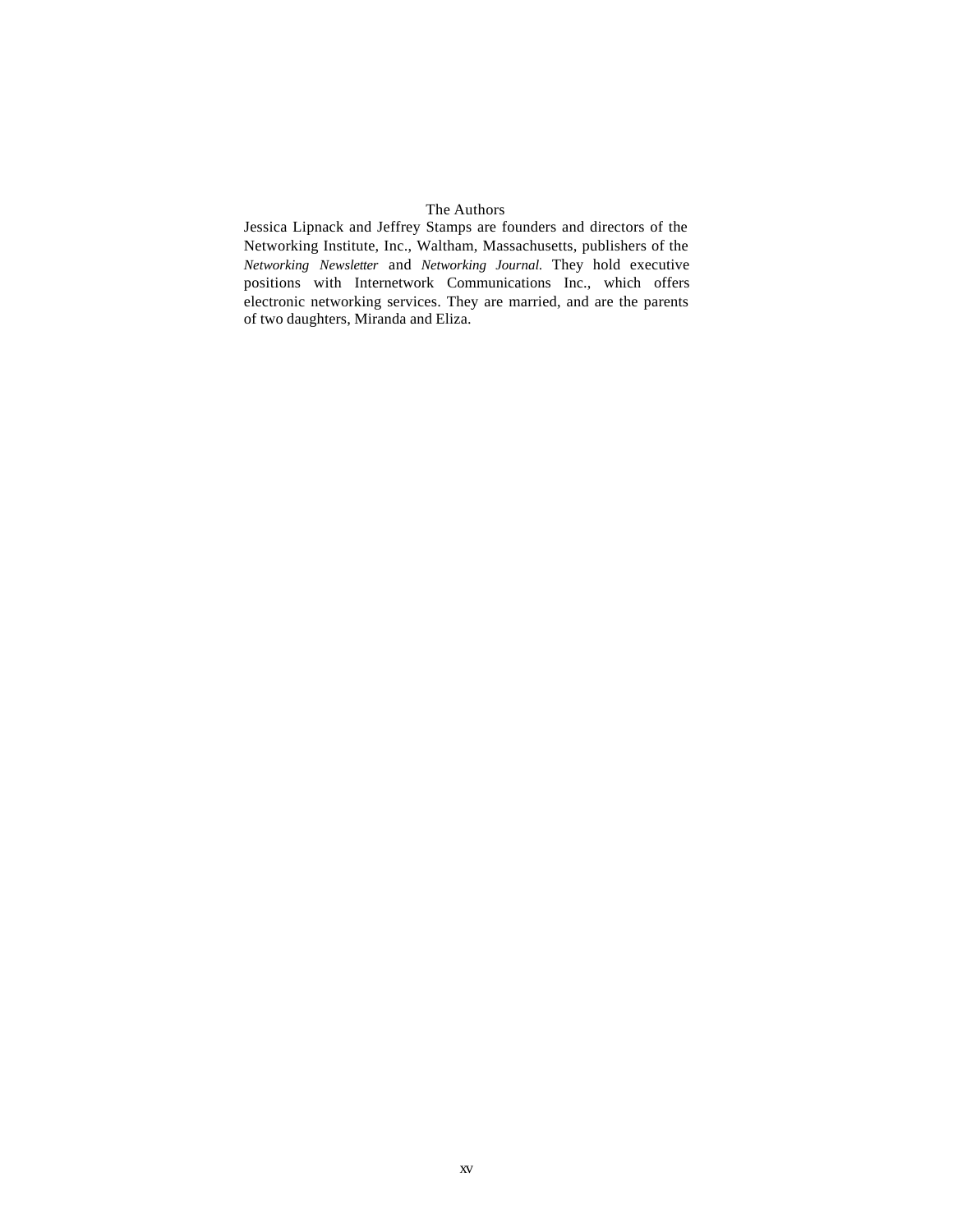THE

### **NETWORKING BOOK** PEOPLE CONNECTING WITH PEOPLE

### **JESSICA LIPNACK AND JEFFREY STAMPS**

ROUTLEDGE & KEGAN PAUL NEW YORK AND LONDON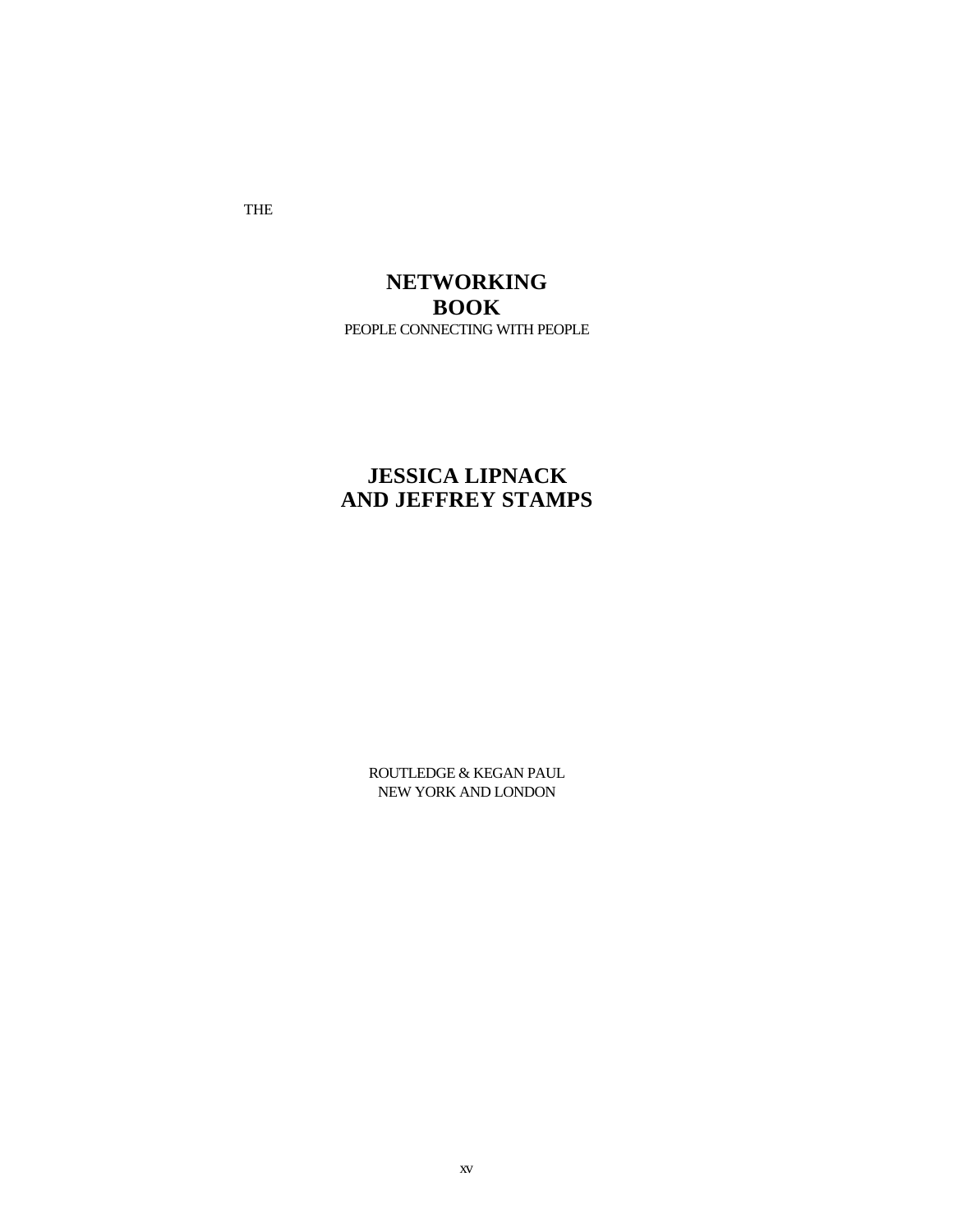*First published in 1986 by Routledge & Kegan Paul Inc. in association with Metbuen Inc. 29 West 35th Street, New York, NY 10001*

*Published in the UK by Routledge & Kegan Paul plc 11 New Fetter Lane, London EC4P 4EE*

*Phototypeset in Linotron Sabon 10 on l2pt by In put Typesetting Ltd, London and printed in Great Britain by The Guernsey Press Co Ltd Guernsey, Channel Islands*

*Copyright* © *Jessica Lipnack and Jeffrey Stamps 1986 Foreword copyright* © *the Estate of R. Buckminster Fuller 1986*

> *No part of this book may be reproduced in any form without permission from the publisher except for the quotation of brief passages in criticism*

*Library of Congress Cataloging in Publication Data*

*Lipnack, Jessica. The networking book.*

*1. Associations, institutions, etc.—United States. 2. Self-help groups—United States. 3. Associations, institutions, etc.— United States—Directories. 4. Self-help groups—United States—Directories. I. Stamps, Jeffrey. II. Title. A529.5.LSS 1986 061'.3 86—6566*

*British Library CIP Data also available*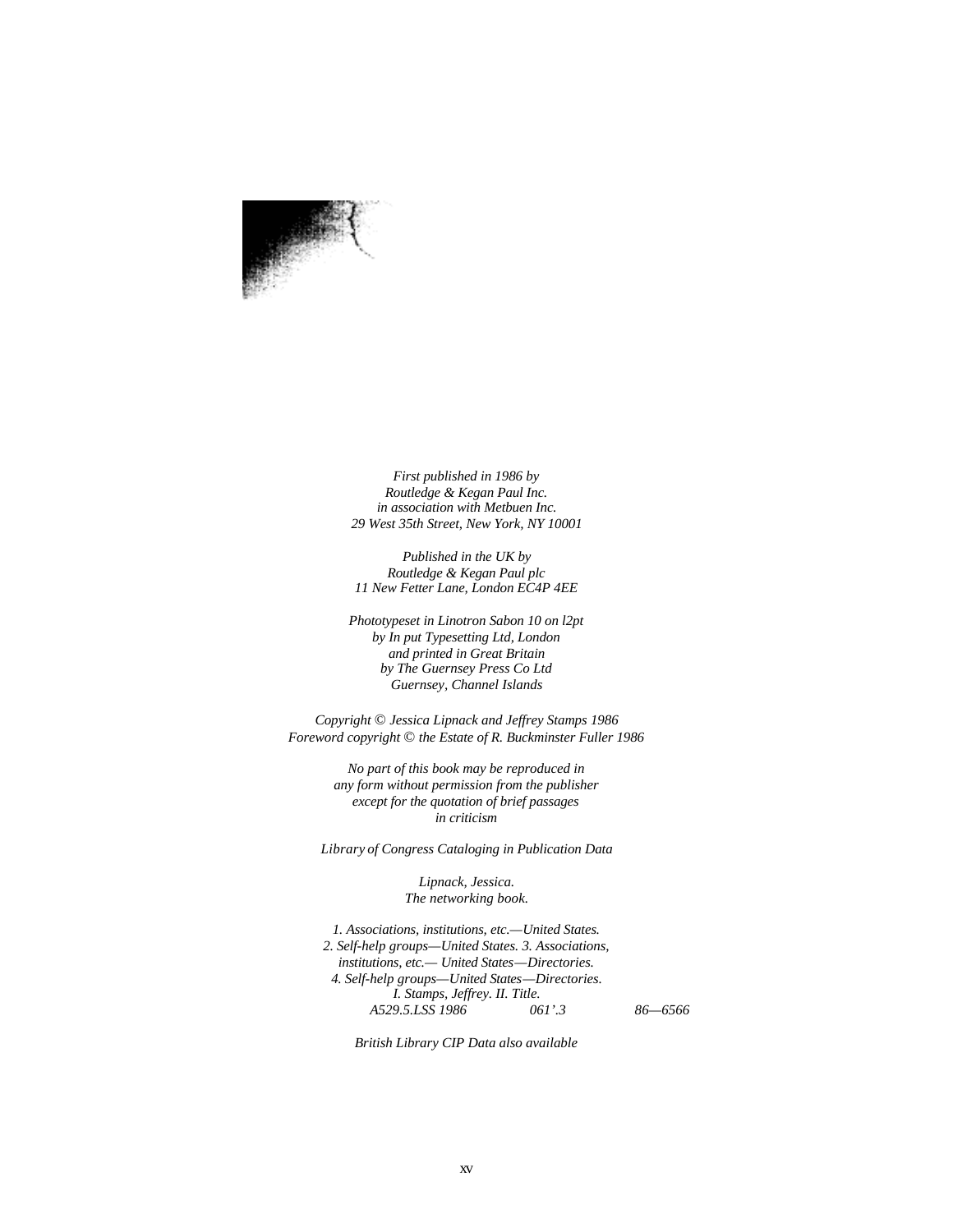to Miranda and Eliza I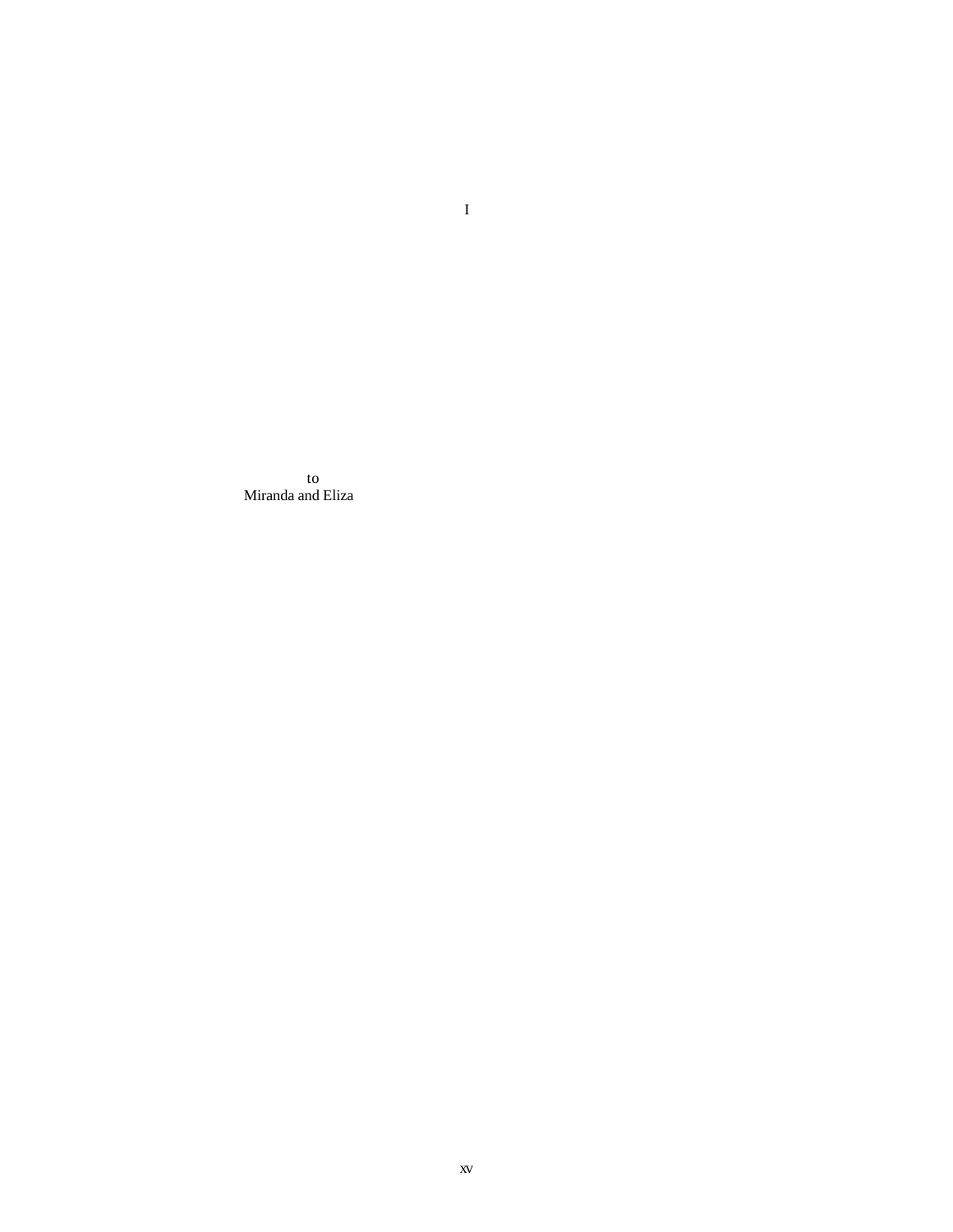### Contents

*Foreword by R. Buckminster Fuller* ix *Preface* xi *Acknowledgments* xiii *I Discovering networking* 1 *2 One very special network: the Boston Women's Health Book Collective* 18 *3 Networking in practice* 27 *4 Caretakers of the planet 45 5 Struggles for the basics* 61 *6 Inner networking* 81 7 *Networking with computers 98 S Global mind* 120 *9 Anetworkmodel* 137 *10 Evolving networks* 155 *Network directory* 179 *Index* 183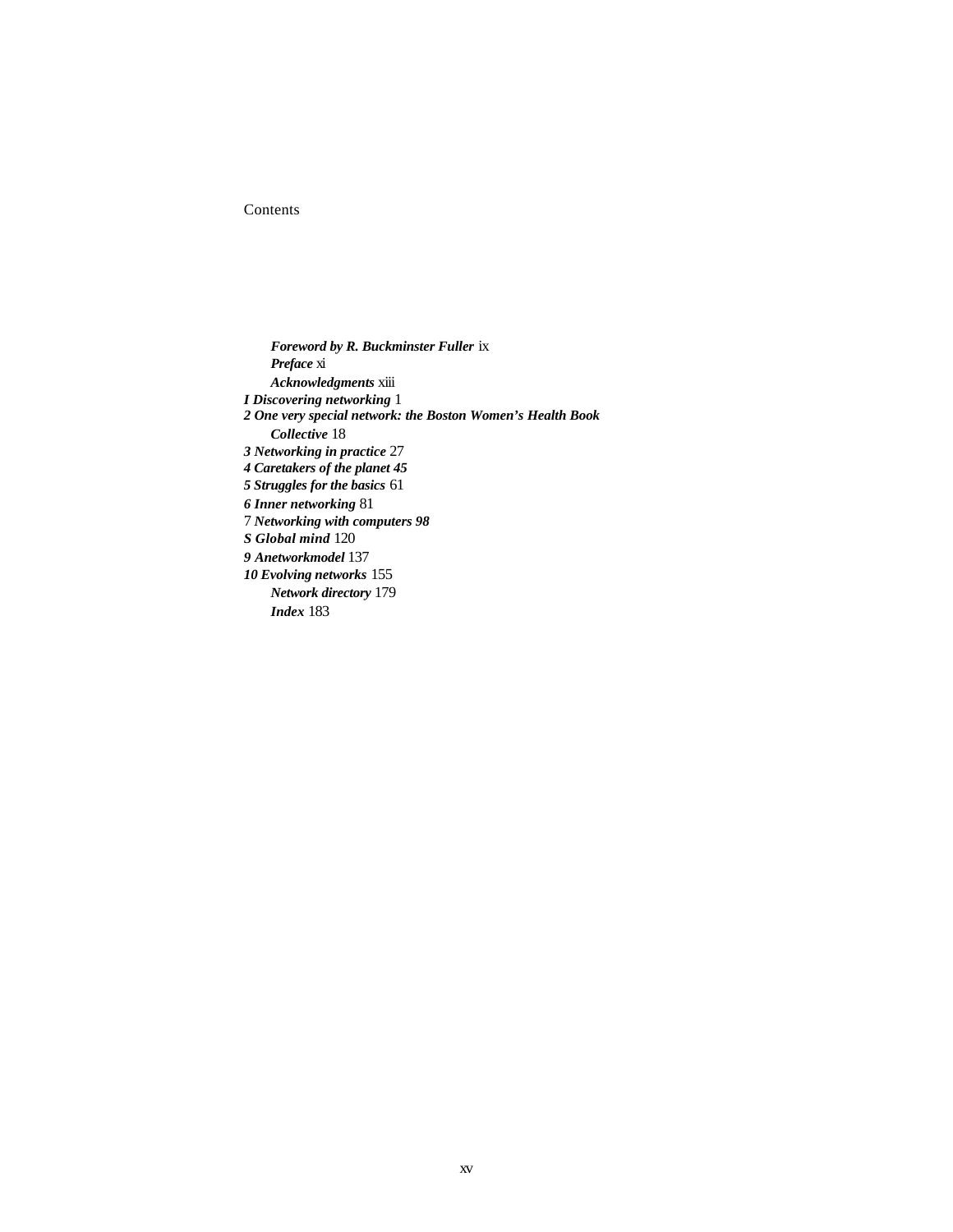Foreword

#### *by R. Buckminster Fuller*

The world-integrating networking self-multiplies and accelerates. Never ever traveling as a tourist, I myself have been induced into fortyeight complete encirclements of our planet and everywhere I go I meet more and more people whom I had met elsewhere. Ever more widely traveling, literate, well-informed individuals discover that they, and an ever-faste; increasing number of other humans, are becoming intuitively aware that life is breaking them out of the ages-long anonymous life patterning of the beehive drone. They experience newborn hope that humans have indeed a destiny of individual significance complementary to the integrity of other individuals.

The networking accelerates as does light in Einstein's equation  $E =$ Mc<sup>2</sup>. The lower case c is the symbol for the linear speed of light, 186,000 miles per second. When not reflectively focused, light expands omniradially as a sphere growing in any one direction at 186,000 miles per second. The rate of surface growth of a spherical wave system is always the second power of the linear growth. That is why it is  $c^2$  in Einstein's equation, which means 186,000 x 186,000 miles of surface growth per second. So it is with thought which travels outwardly in all directions to internet-work the people of our 8,000 mile-diameter spherical space home.

As the networking accelerates humanity into a spherically embracing, spontaneous union, yesterday's locally autonomous, selfpreoccupied governments will find that trying to arrest networking is like trying to arrest the waves of the ocean.

Spaceship Earth now has 150 admirals. The five admirals in the staterooms immediately above the ship's fuel tanks claim that they "own" the oil. The admirals with staterooms surrounding the ship's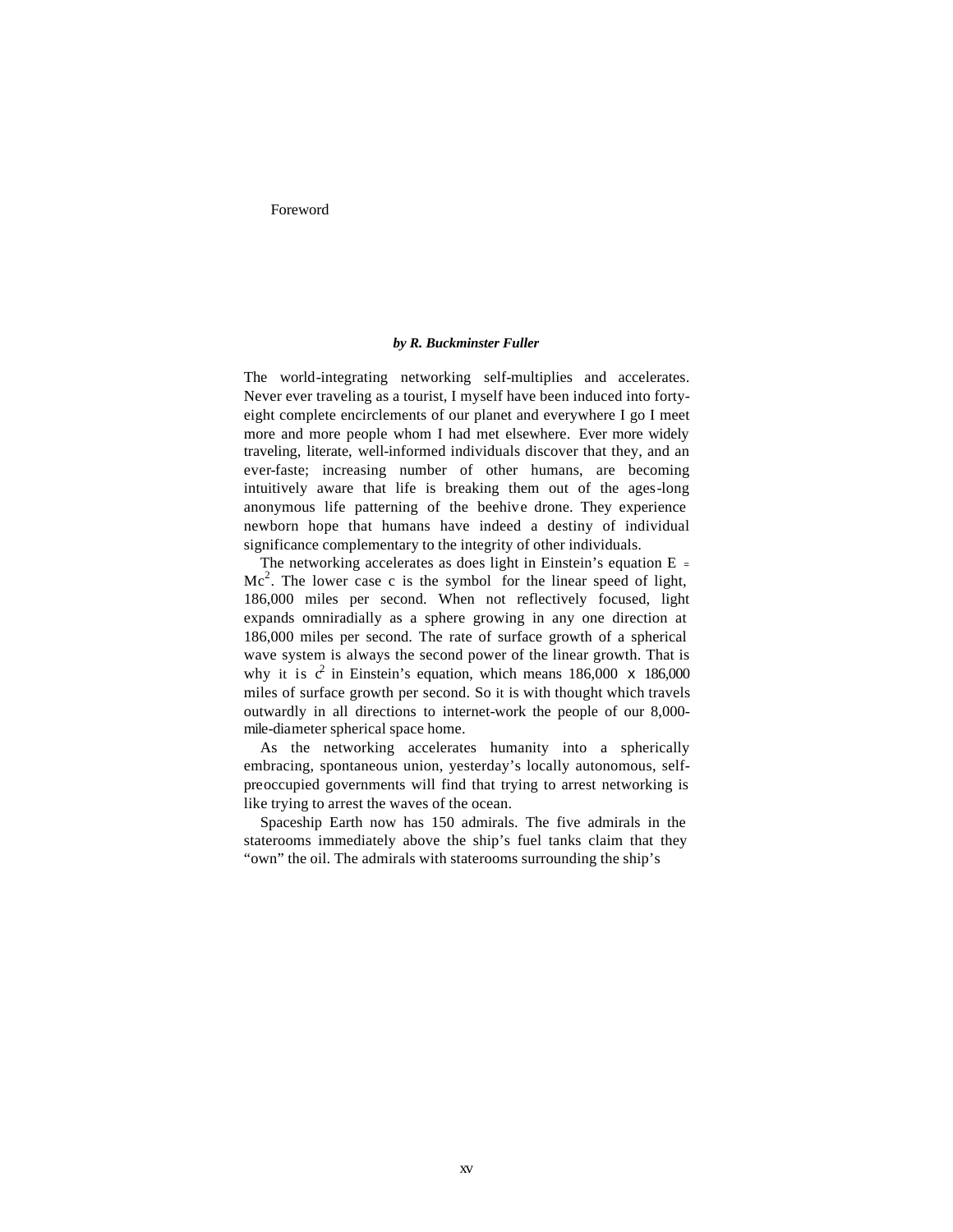kitchen, dining rooms and food refrigerators claim they own all the food. Those with a stateroom next to a lifeboat claim that they own the lifeboat and so forth. They then have a ship's game called balance of trade. Very soon the majority of admirals have a deficit balance. All the while, the starboard-side admirals are secretly planning to list the boat to port so far as to drown the portside admirals, while the portside admirals are secretly trying to list the boat to starboard so badly as to drown the starboard-side admirals. Nobody is paying any attention to operating the ship or steering it to some port. They run out of food and fuel. They discover that they can no longer reach a port of supply. Finis.

Humanity is now experiencing history's most difficult evolutionary transformation. We are changing from a *95* percent illiterate and rooted lifestyle. We are almost unconsciously drifting away from self-identity with our for-ages-long-physically-remote-from-one-another existence as 150 separate, sovereign nations. Now the uprooted humans of all nations are spontaneously deploying into their physically integrated highways-airways, satellite-relayed world-around telephone speakways and big-city way-stationed world living system.

We may soon be atom-bombed into extinction by the preemptive folly of the exclusively for money-making supranational corporations' weaponry industry's political puppet administrators of the now hopelessly bankrupt greatest weapons-manufacturing nations.

If not bomb -terminated we are on our ever-swifter way to becoming an omni-integrated, majorly literate, unified Spaceship Earth society.

The new human *networks* emergence represents the natural evolutionary expansion into the just completed, thirty-years-in-itsbuilding, world-embracing, physical communications network. The new reorienting of human "networking" constitutes the heart and mind pumped flow of life and intellect into the world arteries.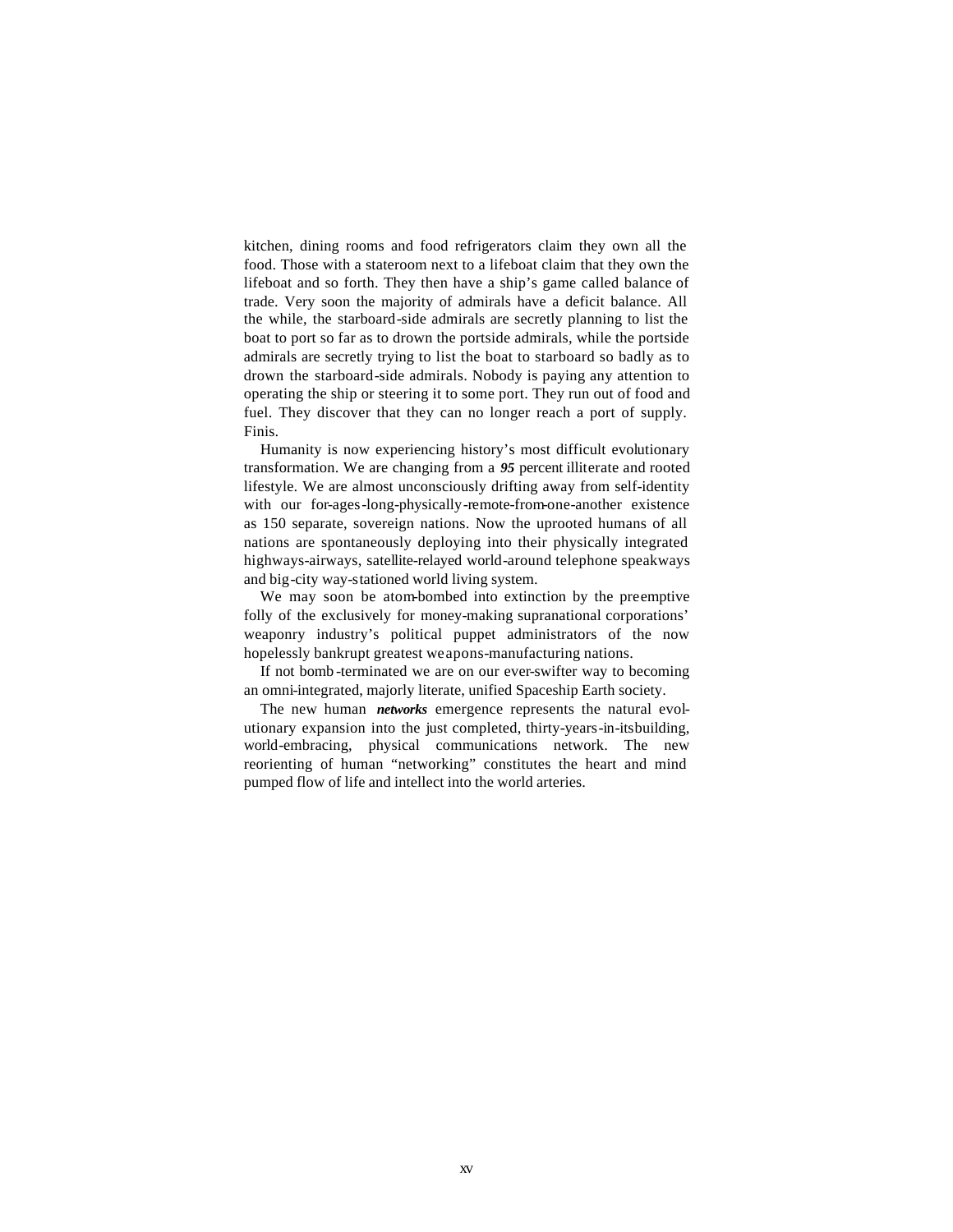# *Preface*

This book wants to be in print.

In October 1979, we began our research on networks and networking by writing a short letter to one person in rural Alabama. Robert A. Smith, III, responded, sending us the names of nine people interested in networking.

We wrote to them, and they to us, referring us on to more people. By the time we finished the original research, we'd received the names of roughly 50,000 people and organizations around the world, from village councils to multinational corporations.

We wrote to 4,000 of them; 1,500 answered, and those were the people we wrote about in *Networking: The First Report and Directory,*  published by Doubleday & Company in April 1982.

We continued to hear from networkers. At the end of that year, we incorporated The Networking Institute to publish information and develop tools for networking—a newsletter, journal, membership directory, and mailing list.

In 1985, we started to develop computer networking systems—using computers and telecommunications to help people connect with people—including the regional New England Commons and the largerscale International Commons.

One of the people whom we contacted early in our network research is Yoneji Masuda, the Japanese computer visionary, author of many books, and an advocate of networking through telecommunications. In 1984, under the guidance of Mr Masuda, the text of the first edition of *Networking* was published in Japan by President-sha, having been translated by the Japanese government.

The lively Japanese interest in networking is a harbinger for the rest of the world. While the theme of our original book was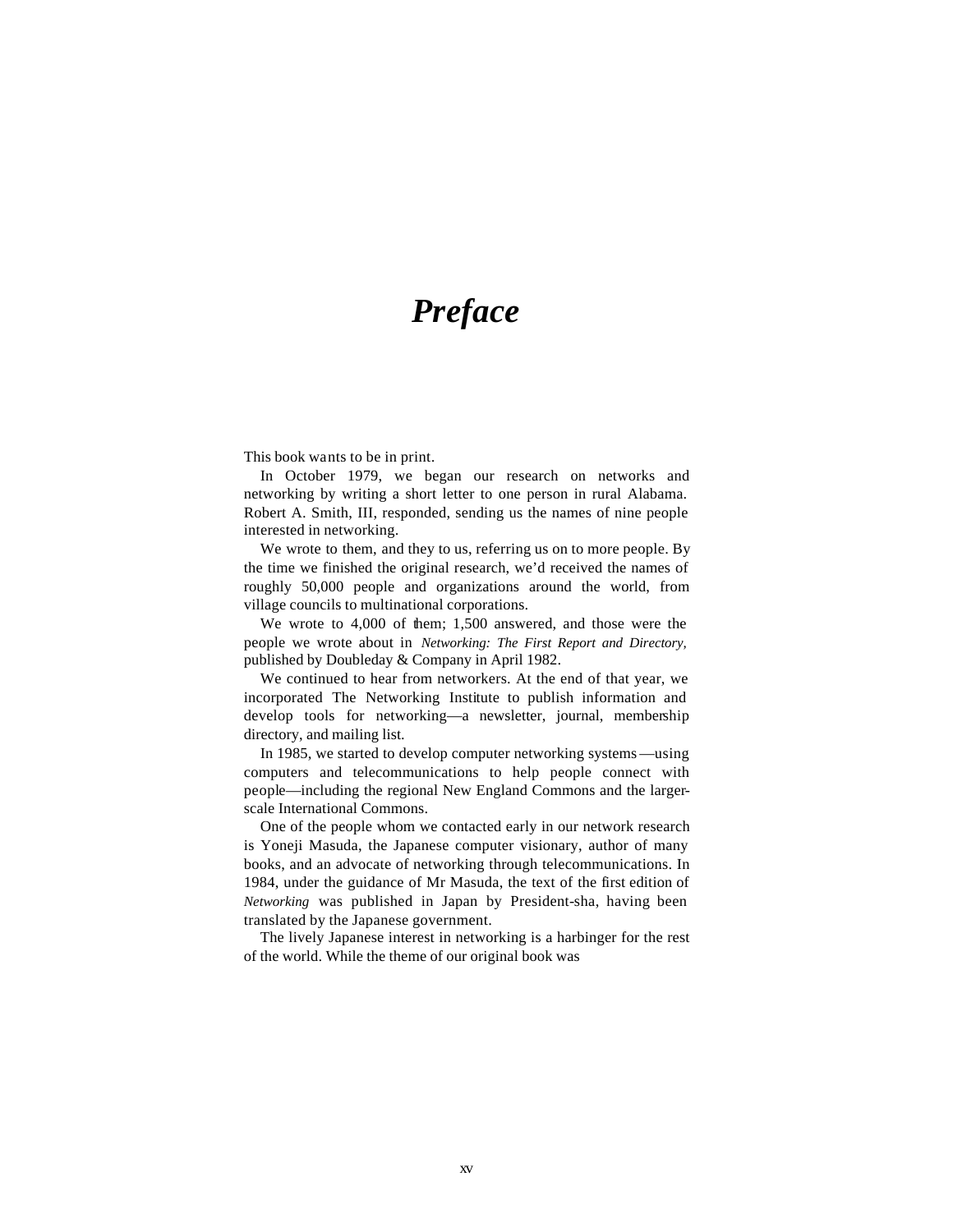"Another America," the theme of this book is the "Invisible Planet. Networks around the globe connect people.

Eileen Wood Campbell, an editor at Routledge & Kegan Paul in London, encouraged us to revise the original text of the book, and republish it with her comp any.

What appears here includes many pieces that we have written for Networking Institute publications during the past several years. When it came time to revise the 1982 book, we realized that we had simply continued to "write" the revision manuscript since the book's first publication.

And that process continues.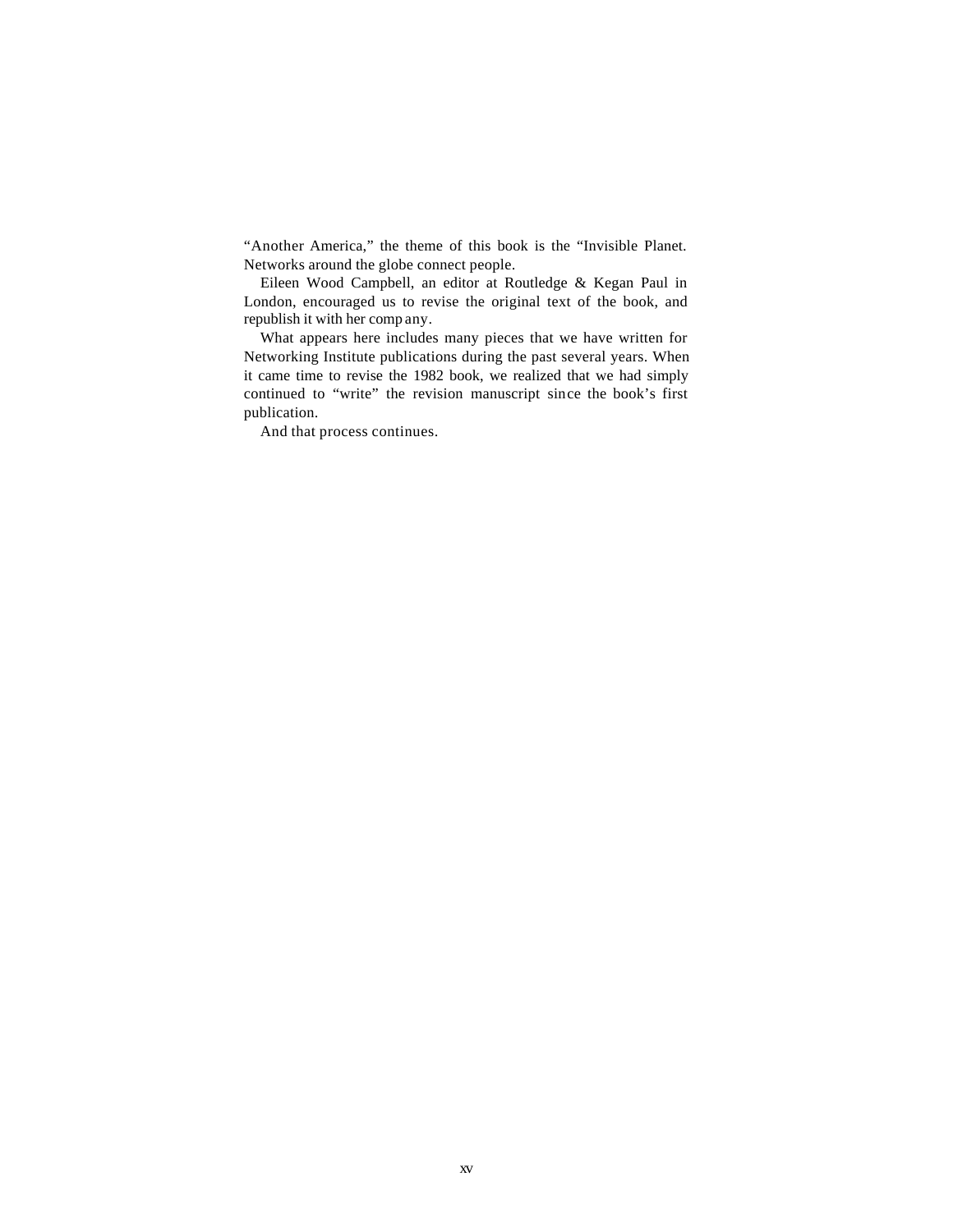#### Acknowledgments

Thousands of people have helped this book along, beginning with the very first people we wrote to for information in 1979, and continuing through the members of The Networking Institute. Thank you, one and all, for your thoughtfulness and inspiration as world-class networkers.

For this edition, we are particularly grateful to R. Buckminster Fuller, who wrote the Foreword in 1982, just as the original book was going to press, a little more than a year before the death of him and his wife Anne. It was too late to add Bucky's contribution to that book, and we held it, with the hope that there would be another edition. Many thanks, Bucky.

And, we are grateful to Robert Muller, who wrote the poem on the first page of this book. Robert's poem just arrived as a gift through the mail one day. Our original interview with Robert in 1980 had profoundly deepened our understanding of networking, and we are honored that this book will carry his poem around the world.

We would not know Robert Muller, or thousands of other people, were it not for Robert A. Smith, III, our friend for many years now. Bob set up the initial set of connections that has led to the work we are doing now.

Yoneji Masuda, responsible for the publication of our book in Japan, is another to whom Bob Smith led us. This English edition of the book allows us to thank Mr Masuda in print and in public for his critical contribution to the development of global networking.

The logo on the cover of this book is another gift that simply came through the mail. Just as we were starting The Networking Institute (known as TNI), we received a sketch of this networking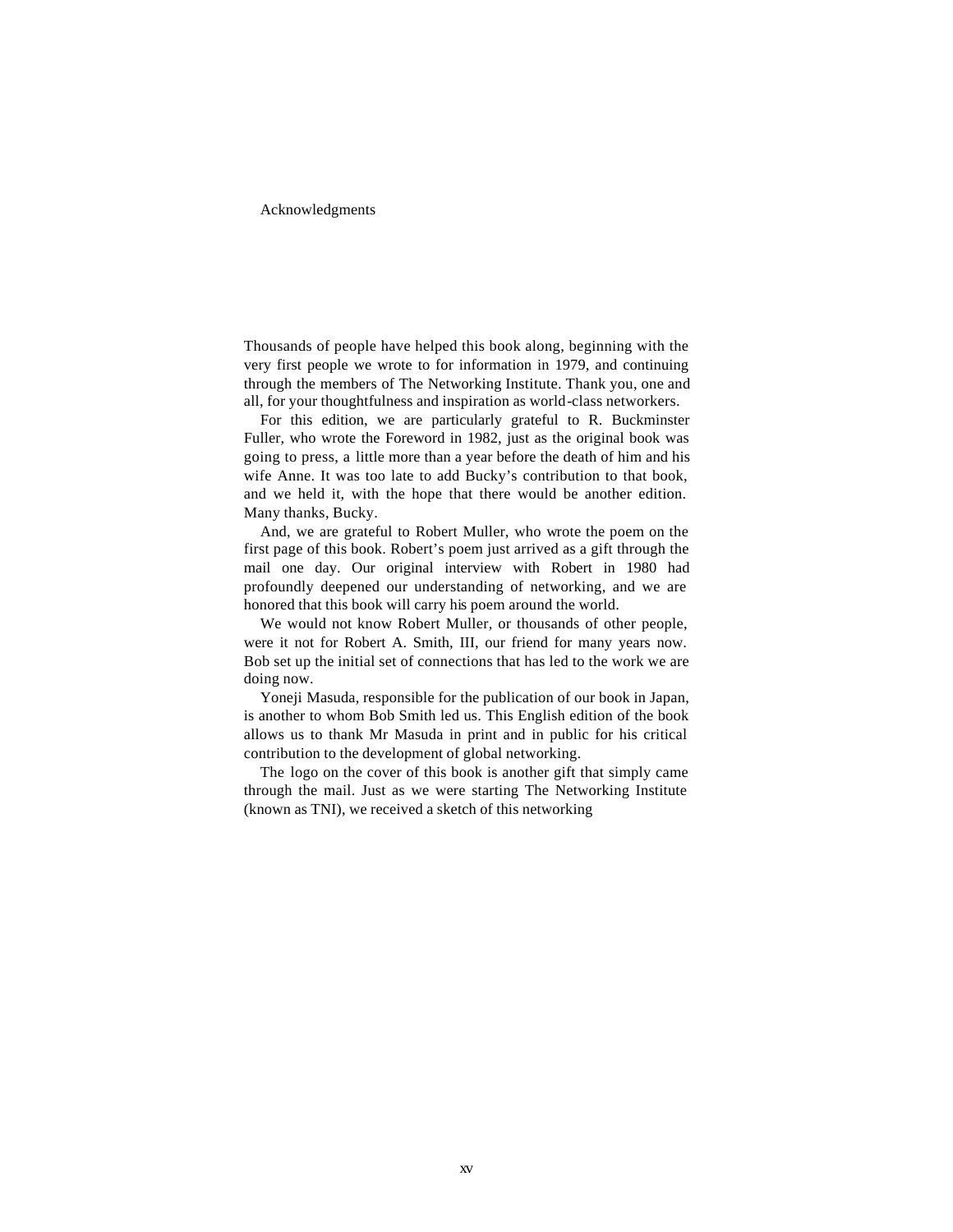"mark" from  $\overline{J}$ . Gordon Lippincott, who has designed logos for many of the world's largest corporations. In his final design, Gordon bent the connecting lines into the arcs that give the logo its "global" feel, and we thought it belonged on the cover of this Invisible Planet book.

We know Virginia Hine would agree with us. Ginnie, as she was known to her friends, helped us considerably with the original edition. We feel extremely fortunate to have become friends with her before she died in 1982, and we feel her inspiration still.

Ron Bernstein, our literary agent, has seen our work develop from a four-page book proposal to now this edition, and we appreciate his continuing advice.

There would be no new publication were it not for Eileen Wood Campbell who perceived the need and created the opportunity for this book. A bow in your direction, Eileen. And we are grateful for the encouragement and effort of Marion Russell.

Since the time we started TNI, the staff and projects have grown from just the two of us to many. Three people who helped immeasurably with this edition: Jean Sullivan, Linda Ottavi and John Boynton. Thank you, you three, for the many ways in which you've contributed to this process, many times late into the night. We also appreciate Dianne Brause's contribution as the first person to join our work at TNI.

We've benefited from the support of Bob and Suellen McAndrews, who made their maiden voyage to visit us in West Newton just as we began our research in 1979. That they are now neighbors, and that Bob is now our business partner, makes us happy indeed.

Through Bob's involvement here, we were able to launch our computer networking enterprise, but not without the help of Bill Johnson of Digital Equipment Corporation. Keep the faith, B.J.

Larry Brilliant and Ron Weiser have helped us shape an idea into a real business, practicing the best of networking principles as they go. We feel blessed to have met you, Larry and Ron.

June Mullen has been a mainstay in our daily support, coming and going since the early days of our research, making numerous trips to the printer, and generally caring for our family in ways one would expect from a much older person.

Our friends at Roberts Printing, Tom Larson, Frieda Campbell and Gary Walsh, who have printed everything we've published at The Networking Institute, including the periodicals in which much